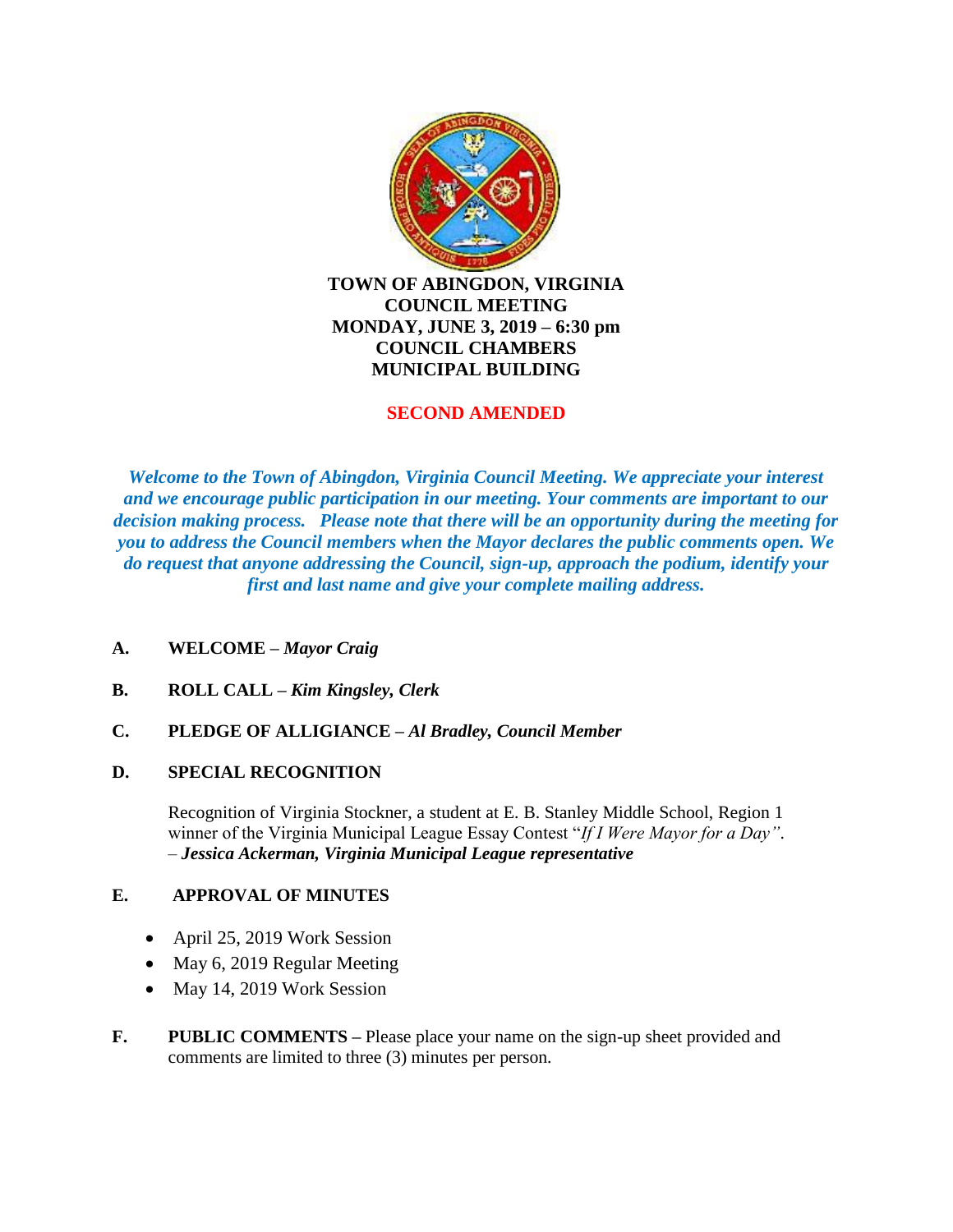# **G. RESOLUTION –**

1. A Resolution of the Council for the Town of Abingdon honoring and recognizing Connie Duncan upon her retirement as a Town employee. – *Sarita Moore, Director of Wastewater Operations*

# **H. PROCLAMATION –**

- 1. Proclamation designating June 3 8, 2019 as National Garden Week
- 2. Proclamation designating June  $10 16$ , 2019 as Men's Health Week

### **I. PETITIONS, PUBLIC HEARINGS AND FIRST READING OF ORDINANCES -** NONE

# **J. SECOND READINGS**

1. **Public Hearing First Reading –** An Ordinance of the Council for the Town of Abingdon, Virginia proposing a budget for the Town of Abingdon, Virginia and to make appropriation for the current expenses of the Town and to fix a tax rate upon real and personal property, to fix all other local tax rates and fees and rates on utility services for the fiscal year beginning July 1, 2019 and ending June 30, 2019. **–** *Chuck Banner, Director of Finance/Treasurer* 

### **K. CONSIDERATION OF BIDS**

1. Consideration of Green Spring Road change order – *Matt Bolick, Director of Public Services/Construction*

### **L. REPORTS FROM THE TOWN MANAGER**

- 1. Presentation regarding The Community Center of Abingdon *Nathalie Graham, Executive Director*
- 2. Discussion regarding an additional eight (8) hours of holiday leave for July 5, 2019 as granted by Governor Northam. – *James Morani, Town Manager*
- 3. Discussion regarding appointment to Southwest Virginia Cultural Heritage Foundation of one non-legislative citizen member who shall be an elected or appointed official of the Town of Abingdon to be appointed by the Governor, upon recommendation, if any, of the Abingdon Town Council. – *James Morani, Town Manager*

# **M. OLD BUSINESS - MATTERS NOT ON THE AGENDA**